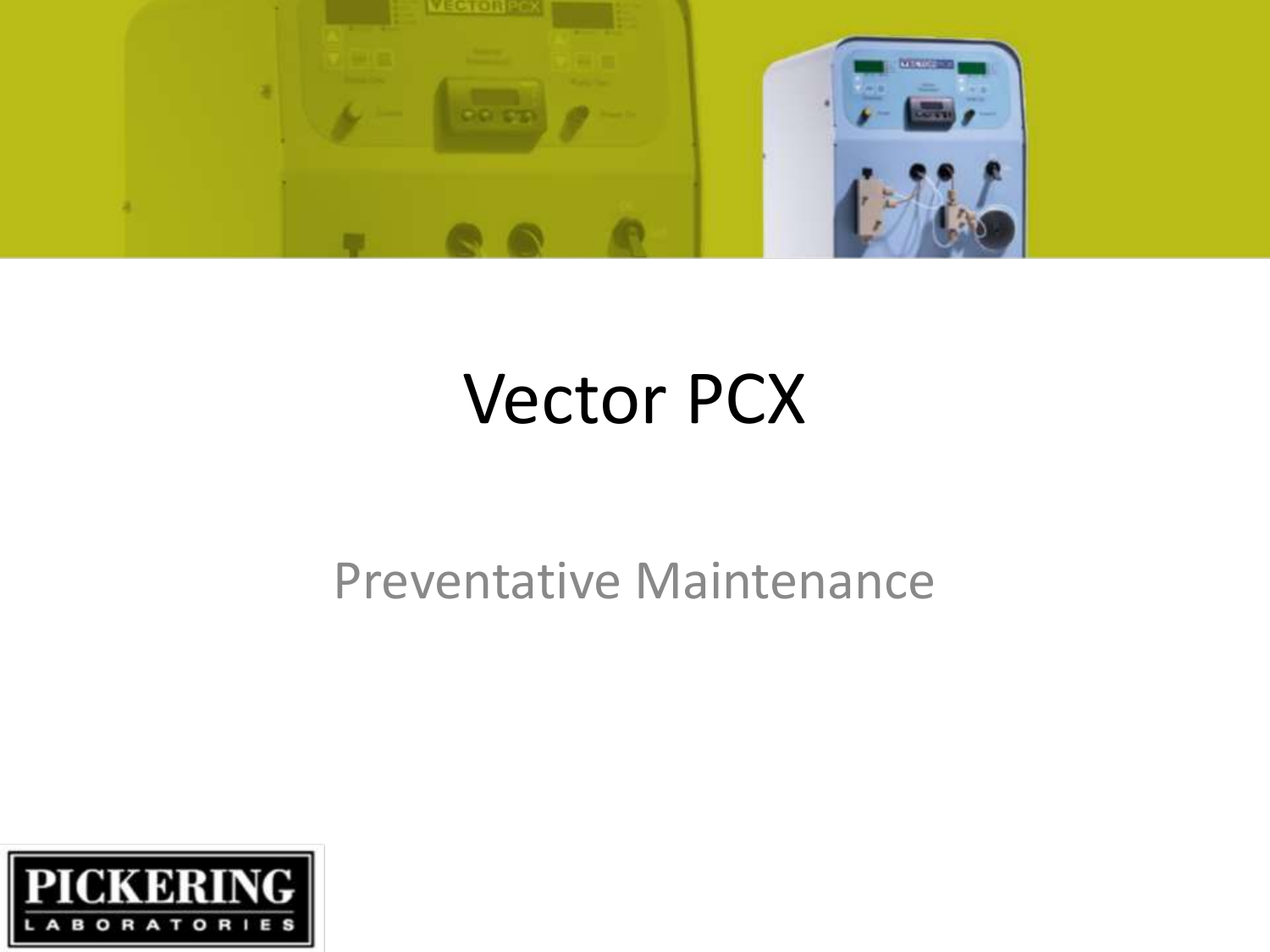

- Routine Maintenance
	- Check for leaks daily. Fix any leak immediately.
	- Replace the piston wash solution every week.
	- Record operating pressures for each sequence.
		- If there is a dramatic increase in pressure, determine the cause of the increase. Replace the blockage, replace filters or flush system with 80/20 Water/MeOH mixture.
- Preventative Maintenance
	- Replace pump seals every 12 months
	- Replace the 10um and 0.5um frits every 3 months or when you notice a pressure increase of 200 psi.
	- Change the heated reactor every 24 months

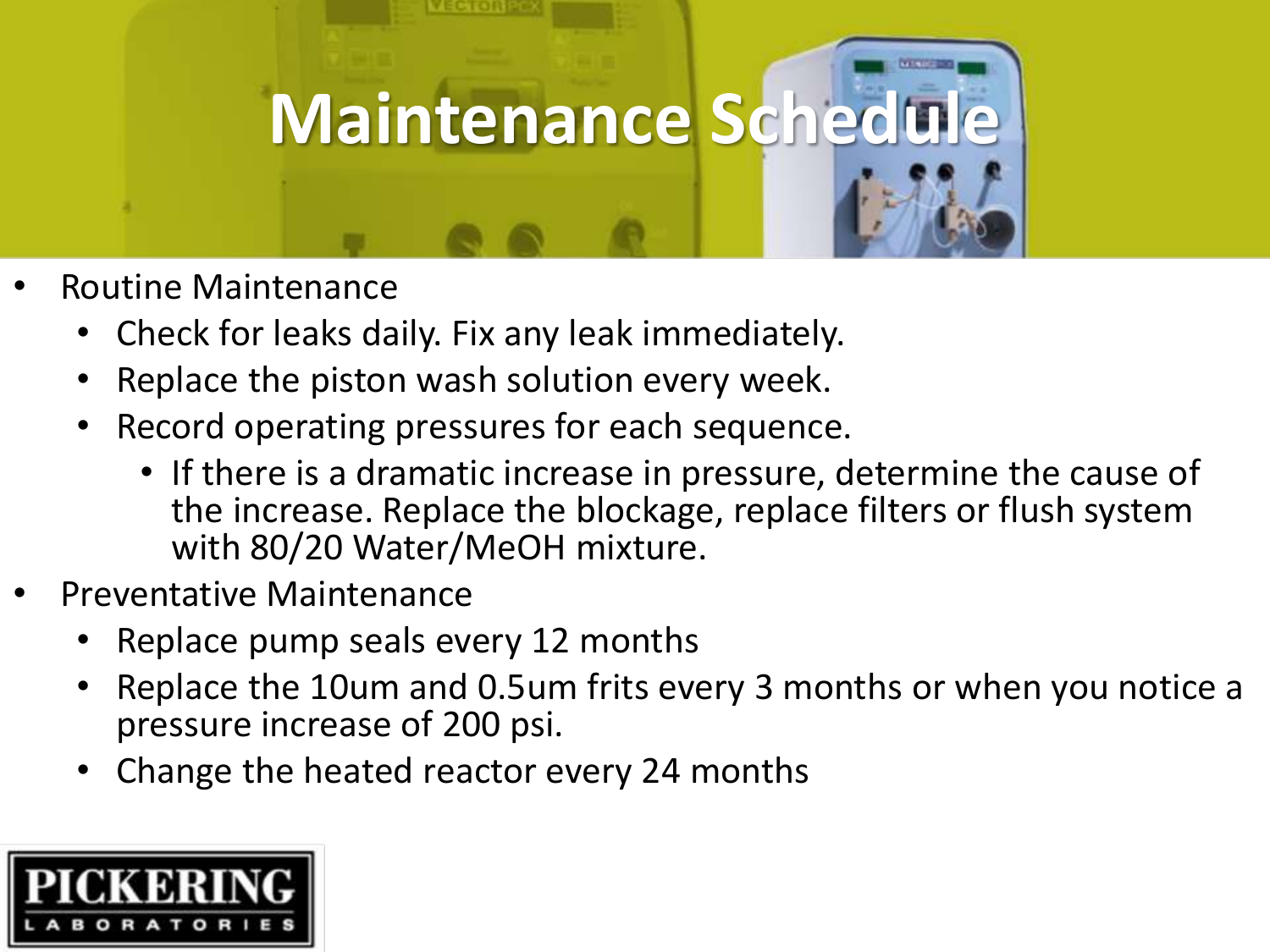

- 5/32" Hexdriver
- Seal Insertion and Removal Tool
- Tweezers
- Philips Head Screwdriver
- 7/16" Wrench
- 3/32" Hexdriver
- 3/2" Wrench

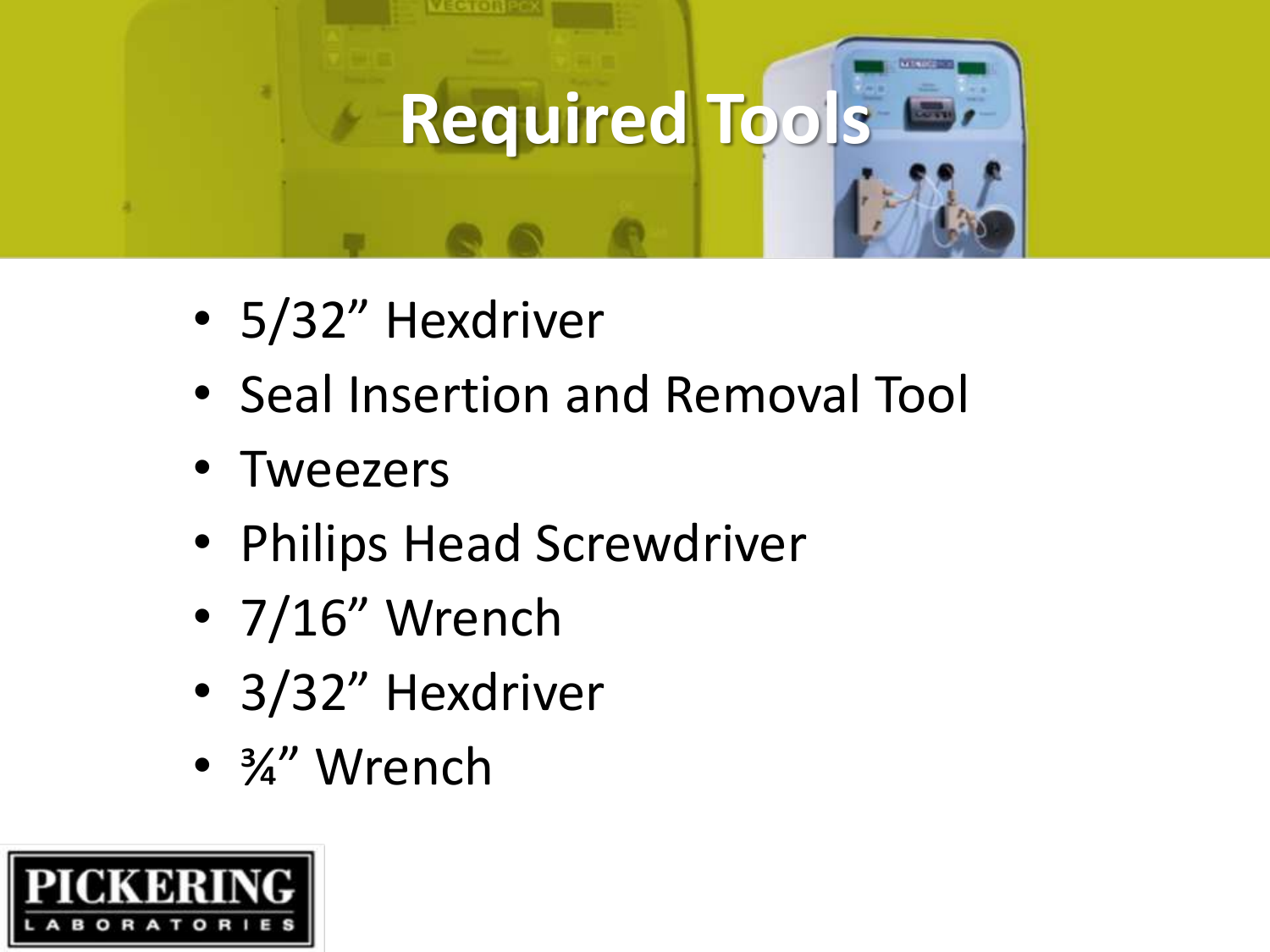

#### PN 1000-1006 Vector PM Kit, Dual Pump

Contains pump seals, reagent filters, pre-flow restrictor filters, flow restrictors (PN 1100-0200), tubing, nuts, and ferrules for a dual pump system with OPA flow restrictors.

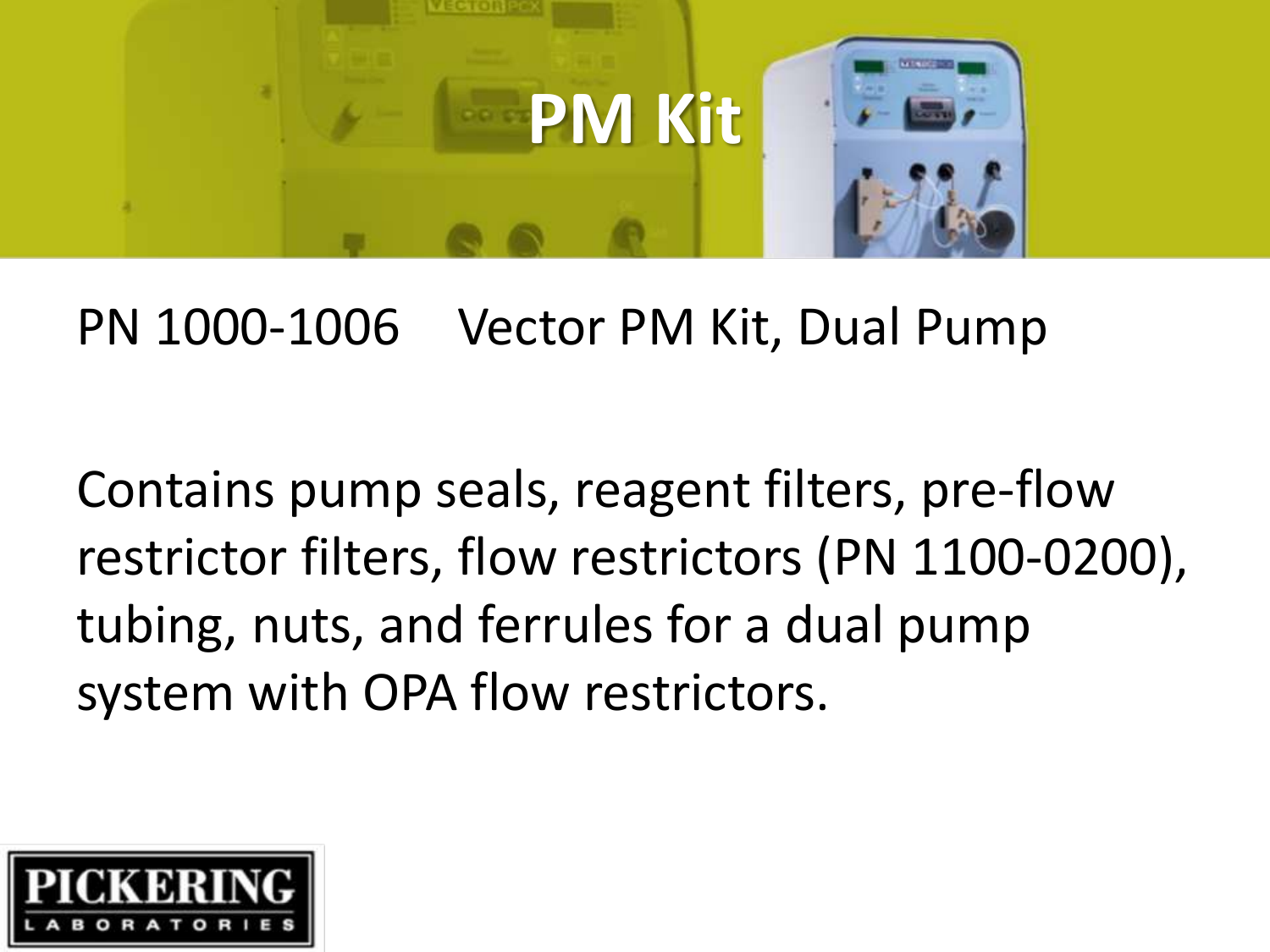

- Replace your reagent with 80 Water/20 Methanol.
- Start your HPLC flow so you can Enable the Vector.
- Enable the Vector and then set the heated reactor temperature all the way down to OFF.
- Turn on the reagent pumps and flush them with water/methanol for at least 30 minutes.
- After flushing, turn off the HPLC pump and this will in turn stop the Vector system.
- Power down the Vector and remove the reagent line from the inlet of the reagent pumps.

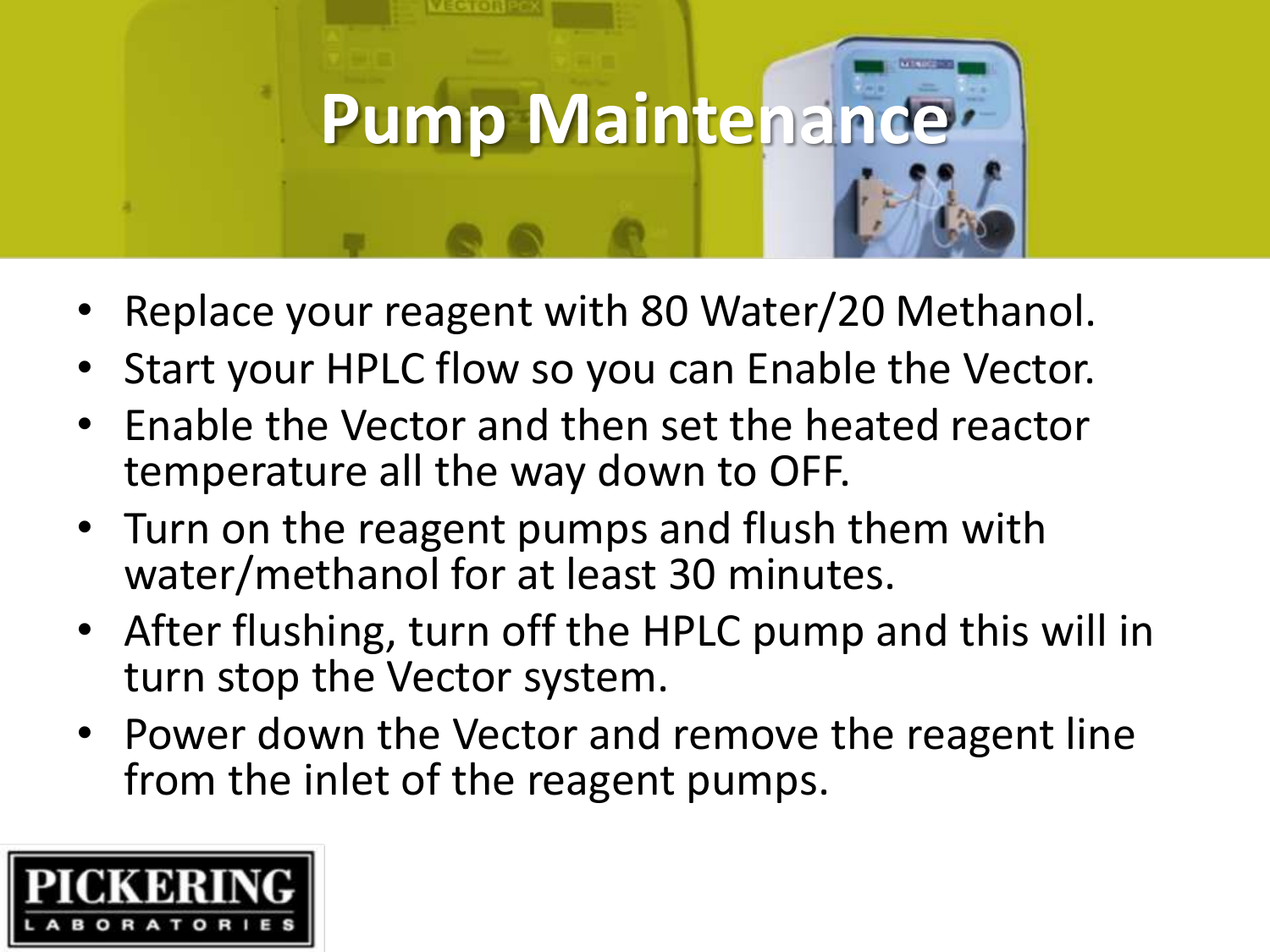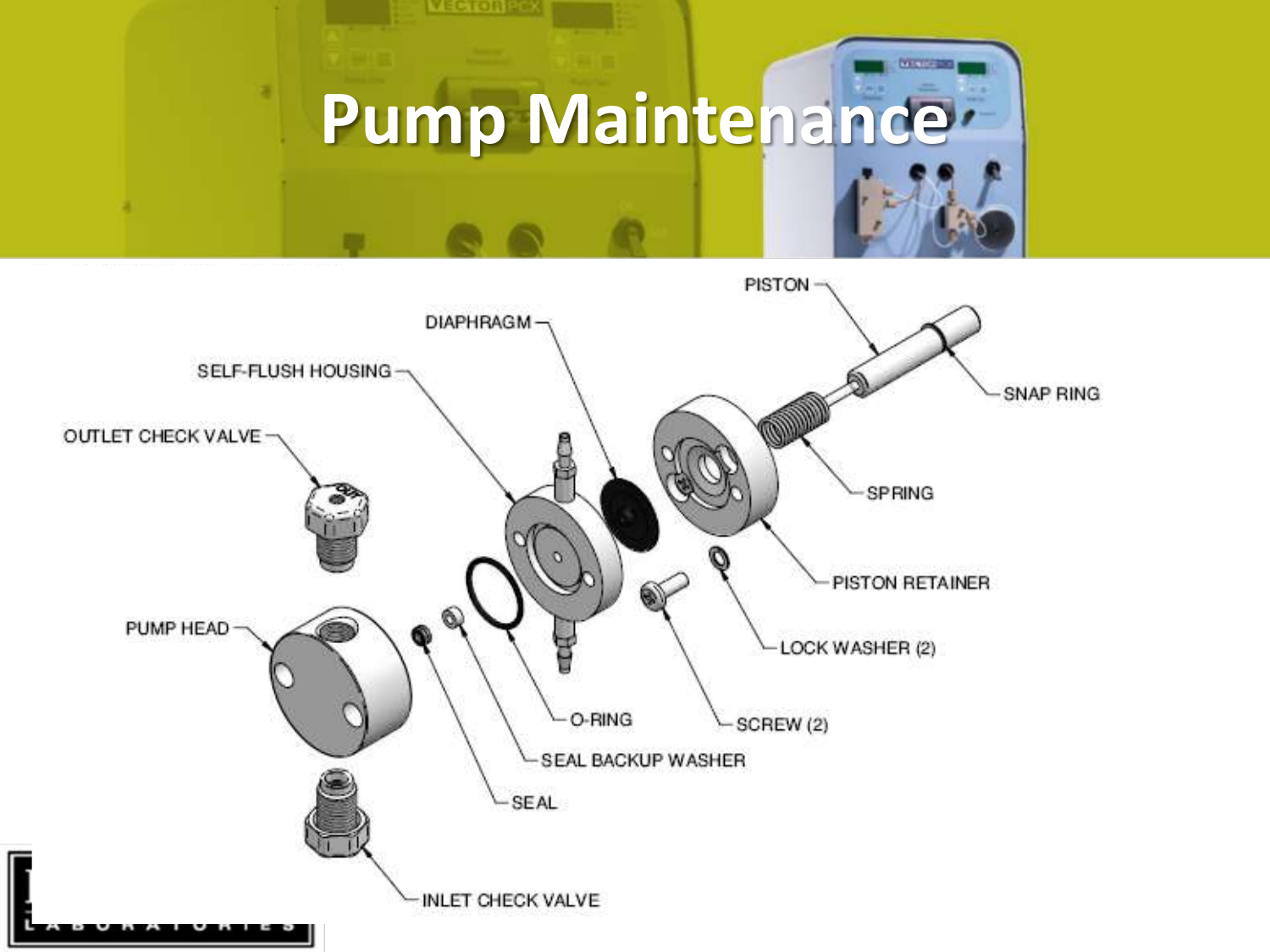### **Removing the Pump Head**

- Remove the outlet line from the outlet check valve.
- Remove the piston wash line.
- Using a 5/32" Hex driver, loosen the two screws at the front of the pump head.
- **CAUTION:** Be careful not to break the piston when removing the pump head. Twisting the pump head can cause the piston to break.





**Outlet** 



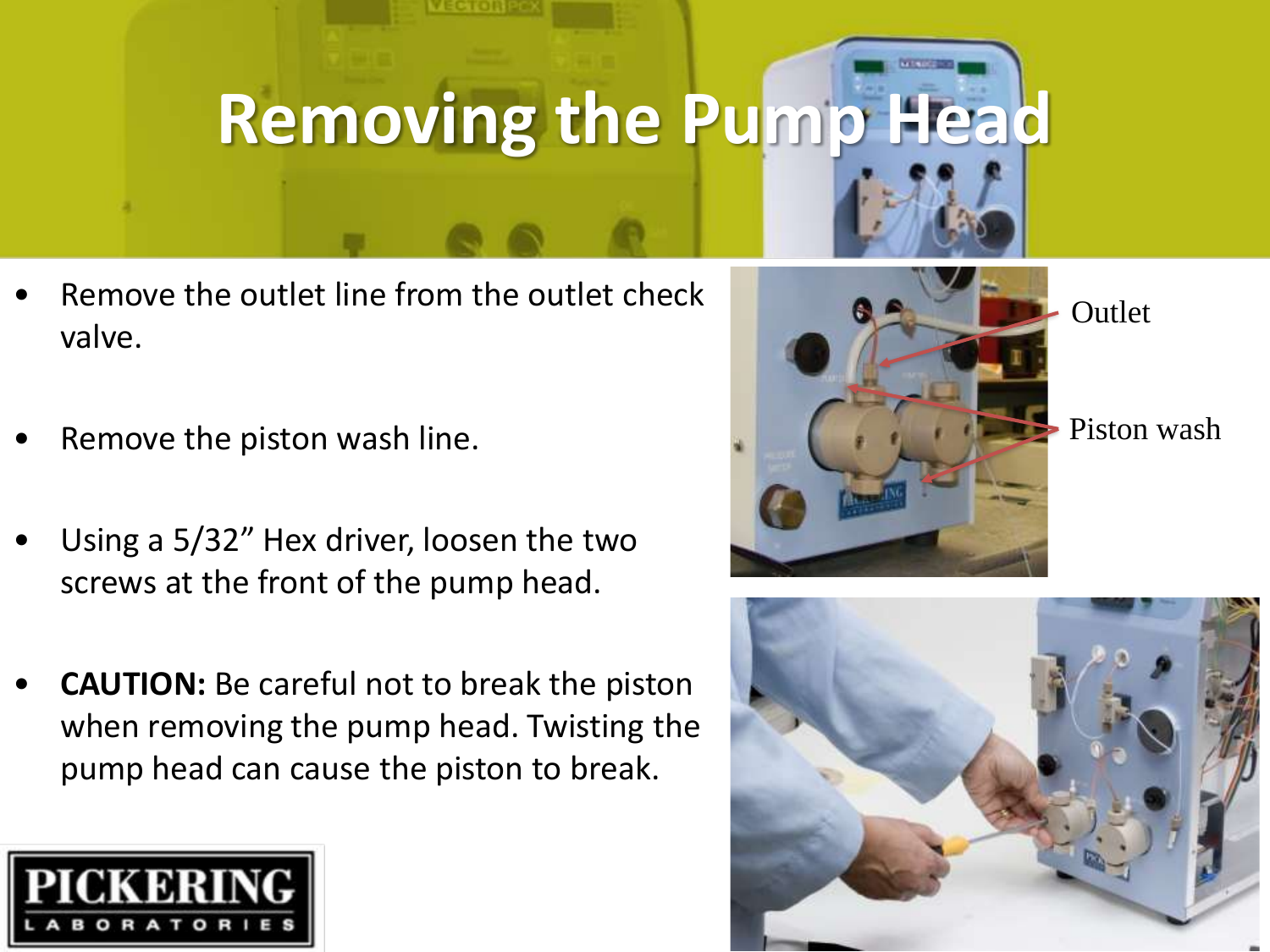## **Removing the Pump Head**

- Carefully separate the pump head and the flush housing from the pump. Pull straight out from the pump and remove both units from the piston.
	- Be careful not to break or damage the piston.
- Remove the O-ring.
- Use tweezers to remove the diaphragm.

Flush Housing

Pump Head





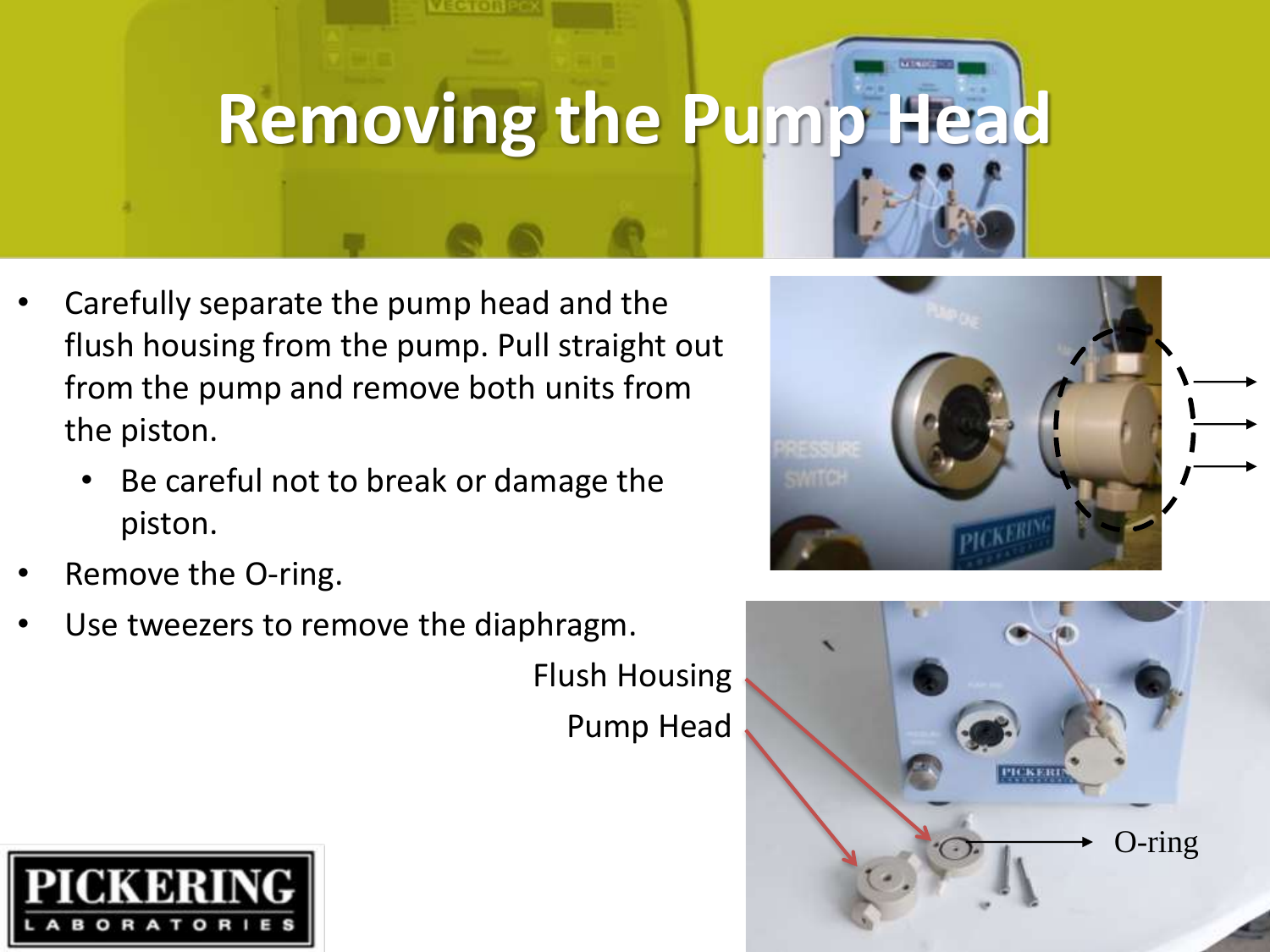# **Replacement Seal Kit**

#### **Each replacement seal kit contains:**

- a pad to clean the piston when changing the seal
- a seal insertion/removal tool
- seal
- Backup washer
- O-Ring
- diaphragm



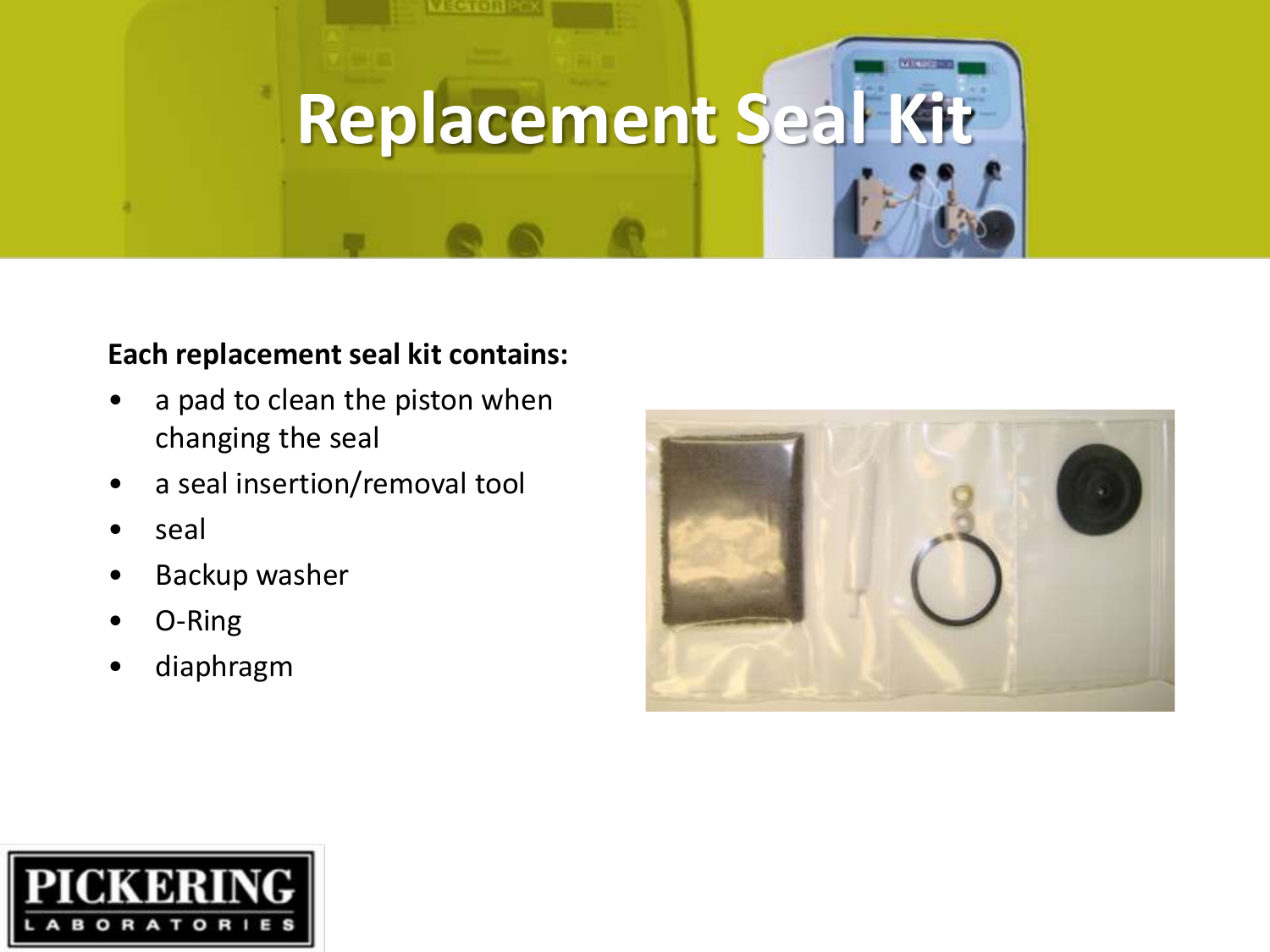

- The pump head, check valves, and flushing housing may be further cleaned using a laboratory grade detergent solution in an ultrasonicating bath for at least 30 minutes, followed by rinsing for at least 10 minutes in distilled water.
- Be sure that all particles loosened by the above procedures have been removed from the components before reassembly.
- CAUTION: When cleaning check valves, be sure that the ball is not against the seat in the ultrasonic bath. This may destroy the precision matched sealing surface and the valve will not check.

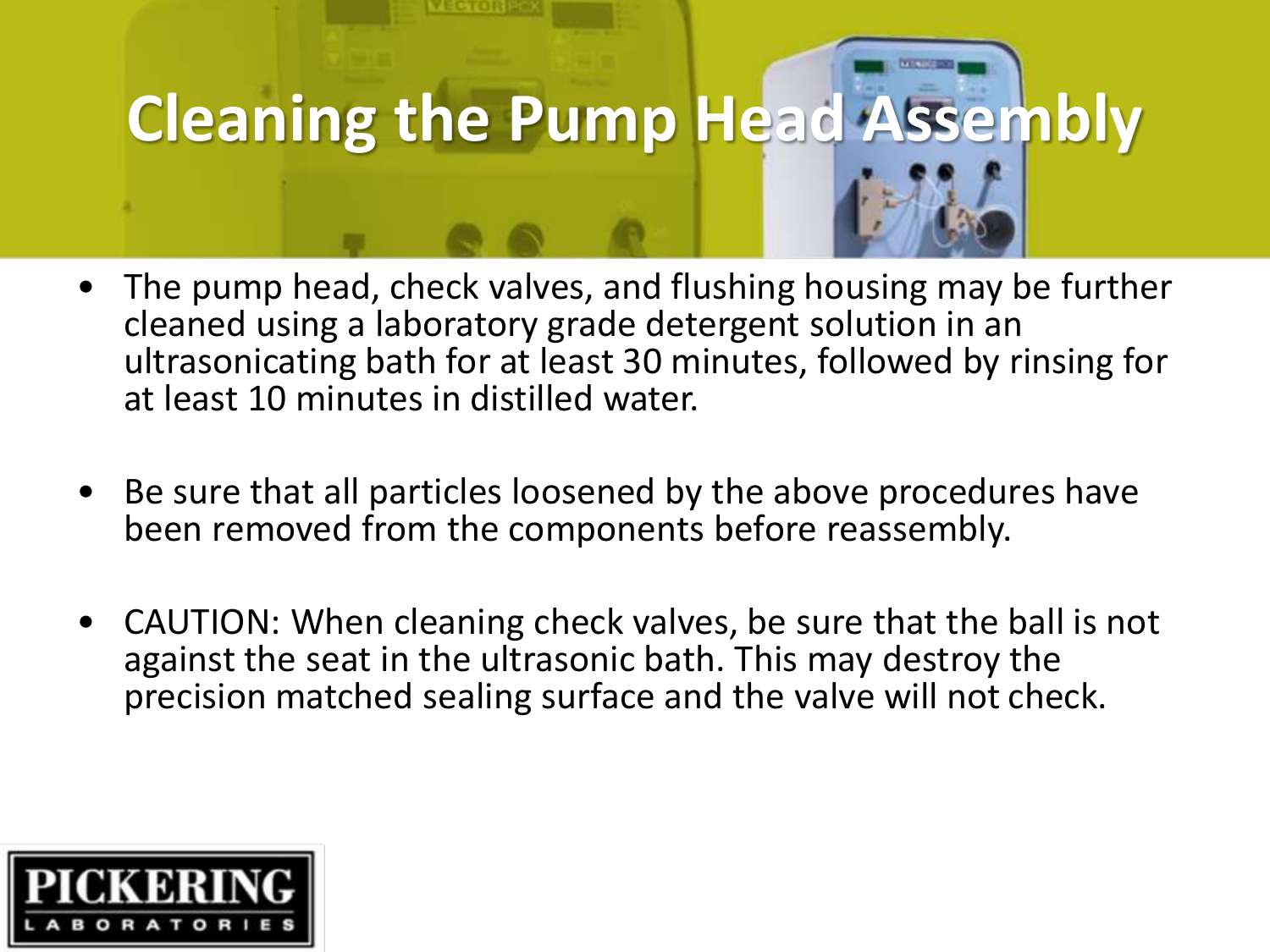

- Clean the Piston to remove any salt build up or dirt. If there is a lot of build-up, clean the piston using the scouring pad as described below. Otherwise, use a lint-free cloth dampened with alcohol to wipe the piston clean.
- It is not necessary to remove the piston from the housing to clean the piston.

#### **To Clean the Piston using the Scouring pad:**

- Use the scouring pad included in the seal replacement kit. Gently squeeze the piston within a folded section of the pad and rub the pad along the length of the piston.
- Rotate the pad frequently to assure the entire surface is scrubbed.
- Do not exert pressure perpendicular to the length of the piston, as this may cause the piston to break.
- After scouring, use a lint-free cloth, dampened with alcohol, to wipe the piston clean.

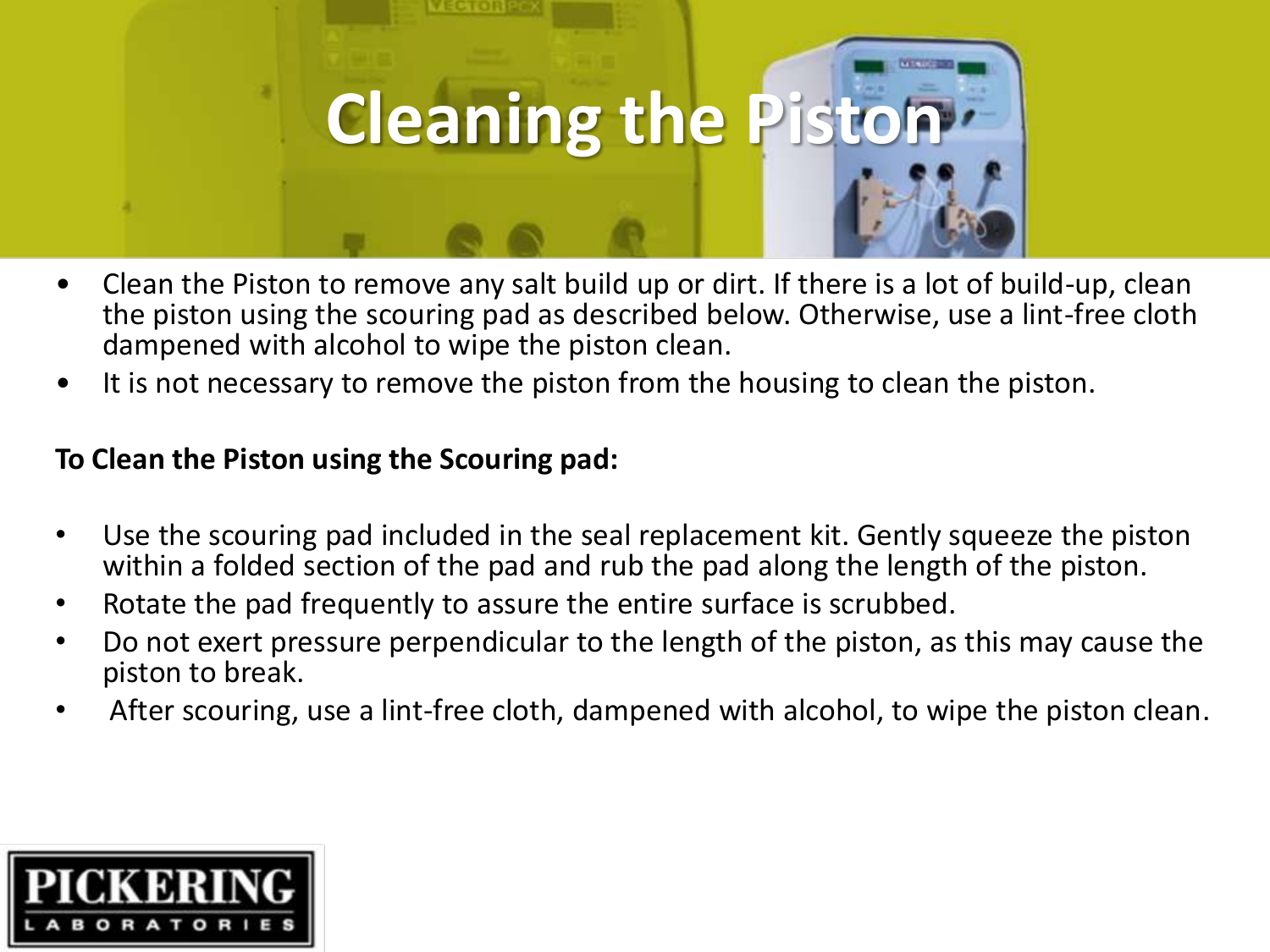

- Only replace the Piston if there are major scratches.
- With your thumb pressing the piston retainer against the pump housing, remove the two phillips head screws from the retainer. Do not allow the spring pressure to force the retainer away from the housing as the screws are loosened.
- After both screws have been removed, slowly allow the spring pressure to push the retainer out of the housing.
- Gently pull the retainer straight out and carefully remove it from the piston and threaded rods. Also, gently pull the spring straight out of the housing and remove.



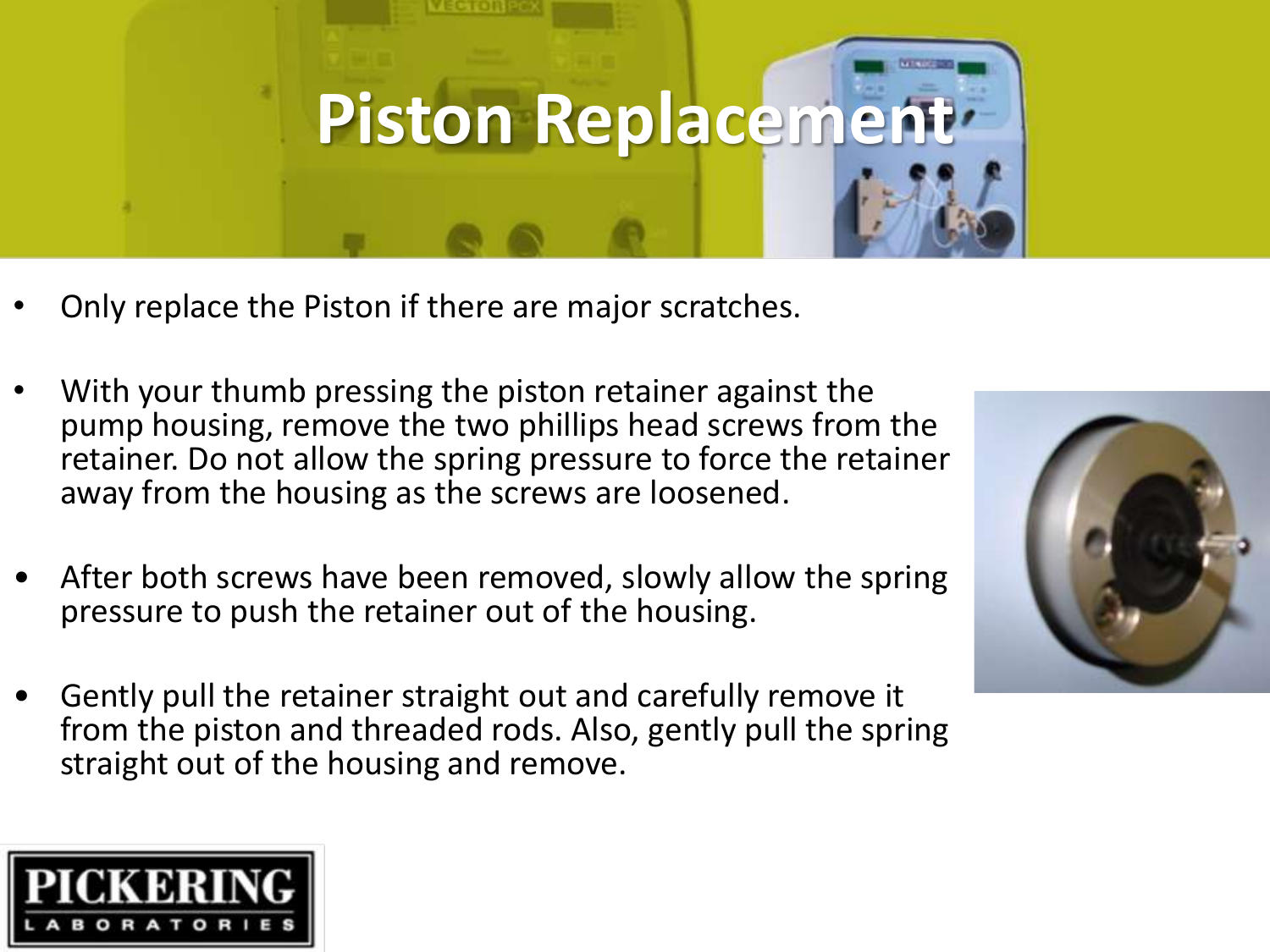

- Grasp the metal base of the piston assembly so that you avoid exerting any pressure perpendicular to the length of the piston, and gently pull it from the pump housing.
- Use a small screwdriver to remove the snap ring from the groove on the old piston and place it into the groove on the new piston.
- Place a small amount of high quality lightning grease on the back end of the metal base of the piston assembly.
- Grasp the metal base of the piston assembly near the front so that you avoid exerting any pressure perpendicular to the length of the piston, and gently slide it into the pump housing.
- Gently slide the spring over the piston assembly and back into the pump housing.

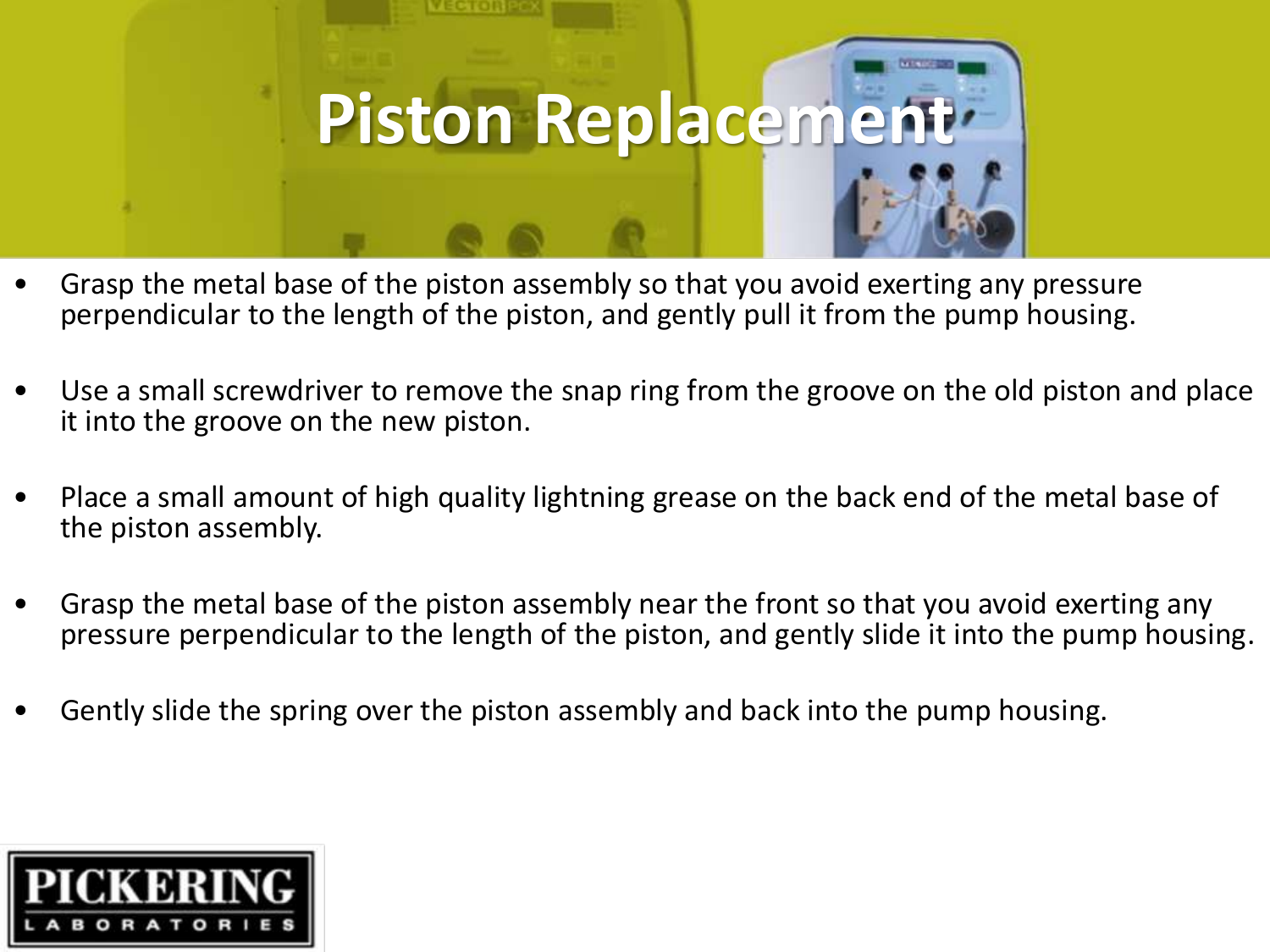

- Carefully align the retainer and gently push it straight in against the spring force until the retainer is against the housing. If misalignment with the piston occurs, wiggle while pushing the retainer to align the piston & retainer.
- Hold the retainer flush against the housing with your thumb.
- Insert and tighten the phillips head screws. Do not allow the spring pressure to force the retainer away from the housing. Insure that there are no gaps between the retainer and the housing.

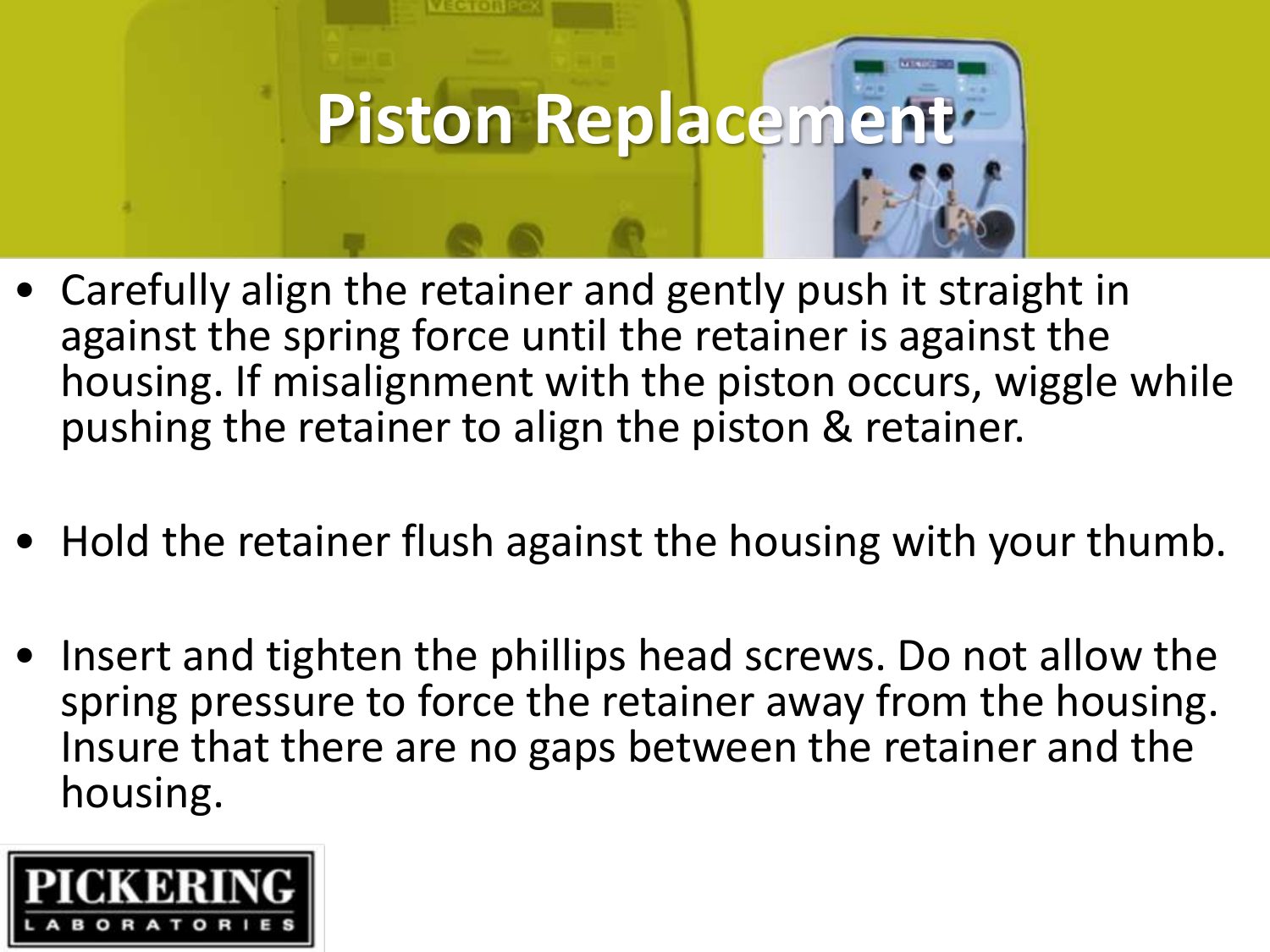# **Rebuilding the Pump Head Assembly**

- Place a replacement pump seal on the rod-shaped end of the seal insertion/removal tool so that the spring is visible when the seal is fully seated on the tool.
- Insert the tool into the pump head so that the spring side of the seal enters first. Be careful to line up the seal with the cavity while inserting. Then withdraw the tool, leaving the seal in the pump head. The spring should not be visible when you look into the pump head cavity.



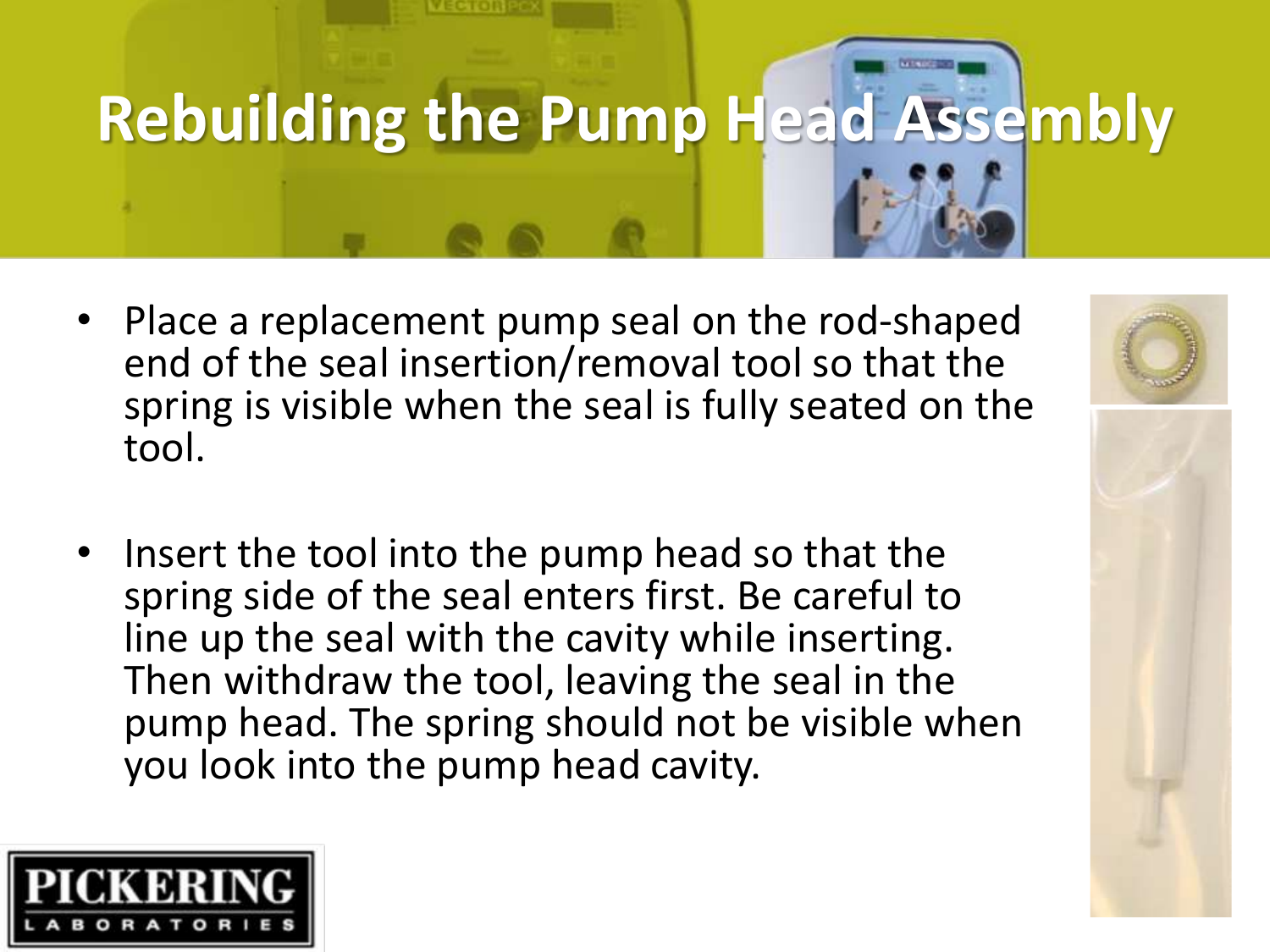## **Rebuilding the Pump Head Assembly**

- Gently place the diaphragm onto the piston with the center hub protruding towards you. Push the diaphragm all the way back into recess and against metal base of piston. Do not exert pressure perpendicular to the length of the piston, as this may cause the piston to break.
- Place the new O-ring in the groove of the flush housing unit.





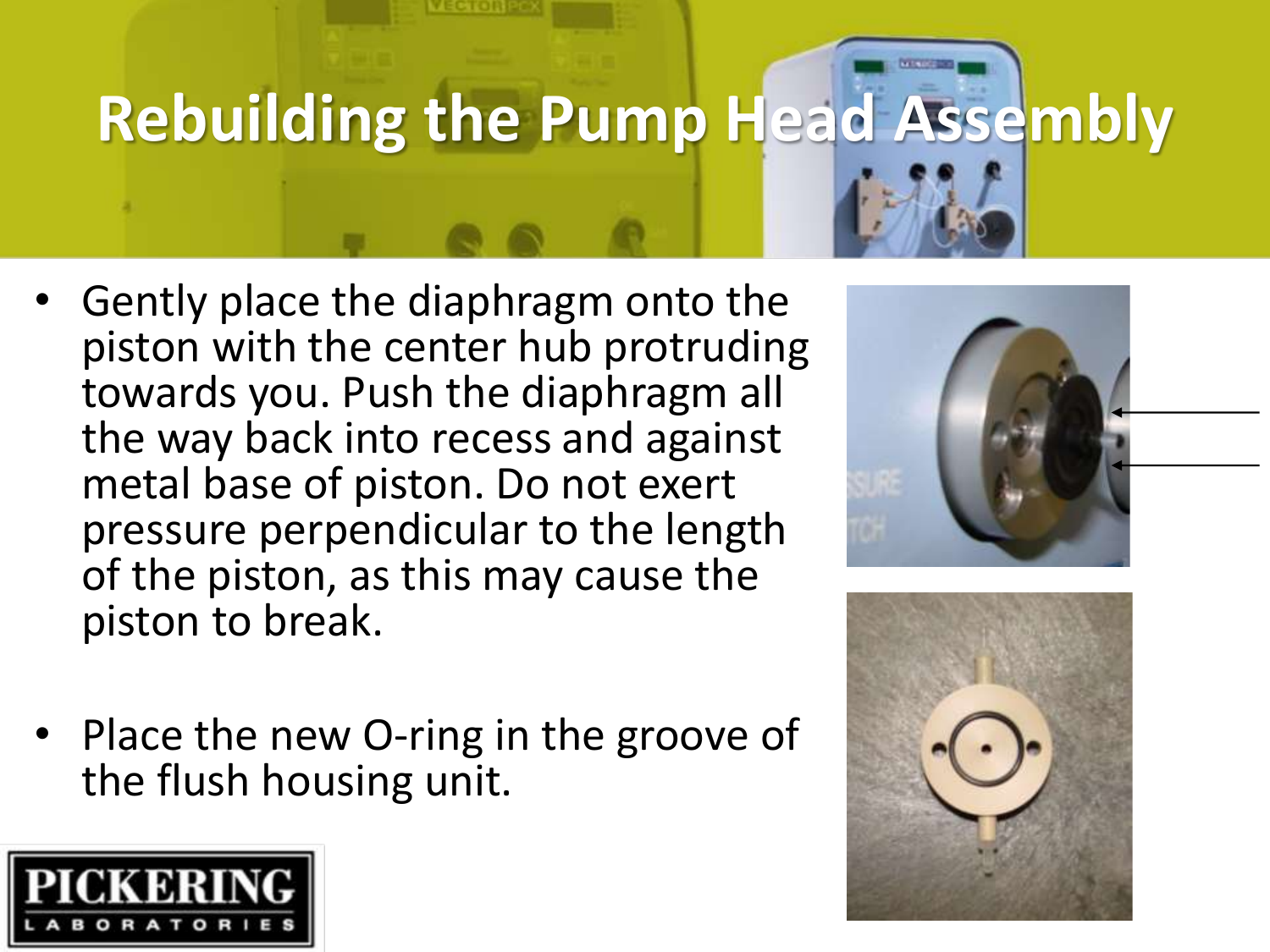

- Carefully align the flush housing unit and the pump head and gently slide both into place on the pump. Make sure that the Inlet valve is on the bottom and the Outlet valve is on the top.
- Tighten both hex screws in the pump head using the 5/32" hex driver. *DO NOT over tighten!*
- Reattach the inlet and outlet lines.
- Reattach the piston flush lines.

![](_page_16_Picture_5.jpeg)

![](_page_16_Picture_6.jpeg)

![](_page_16_Picture_7.jpeg)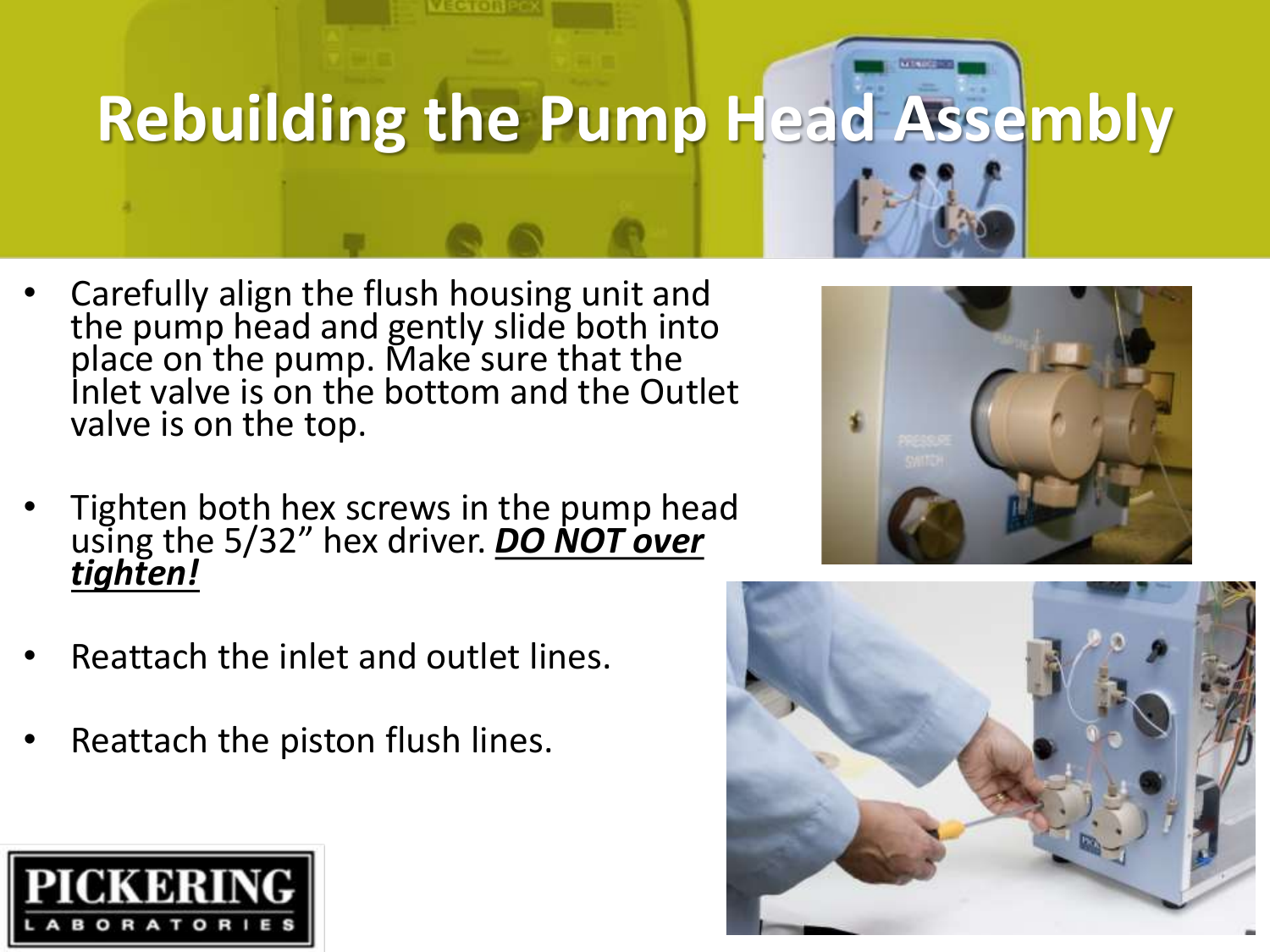# **Check Valve Maintenance**

- Each check valve assembly contains two capsules. Pay attention to the flow direction. Each capsule has an arrow indicating the flow direction.
- Many check valve problems are the result of small particles interfering with the operation of the check valve.
- As a result, most problems can be solved by pumping a strong solution of liquid laboratory grade detergent through the check valves at a rate of 1 ml/min for one hour.
- After washing with detergent, pump distilled water through the pump for fifteen minutes.
- **Always direct the output directly to a waste beaker during cleaning.**
- **If this does not work, the check valve should be replaced.**

![](_page_17_Picture_7.jpeg)

![](_page_17_Picture_8.jpeg)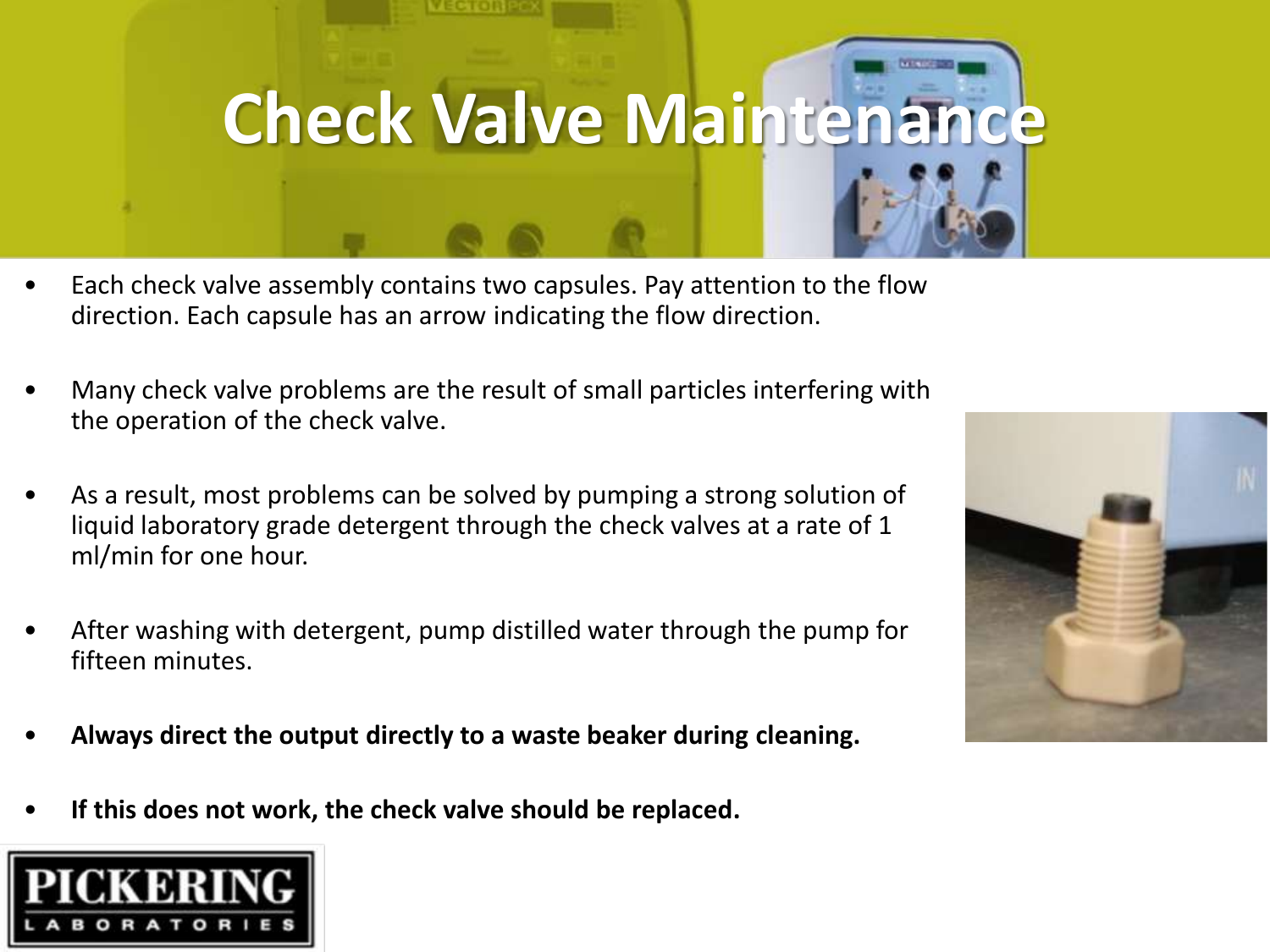![](_page_18_Picture_0.jpeg)

- If the check valves have been removed, tighten each check valve to 12.5 inchpounds.
- This is usually done by tightening each check valve by hand, then using a torque wrench. If there is a leak, tighten to 13-14 inch-pounds, but NEVER above 15 inchpounds.
- If no torque wrench is available, tighten each check valve no more than 1/8 turn past finger tight.
- DO NOT over tighten the check valve assembly as this will deform the seal and it will not work properly.

![](_page_18_Picture_5.jpeg)

![](_page_18_Picture_6.jpeg)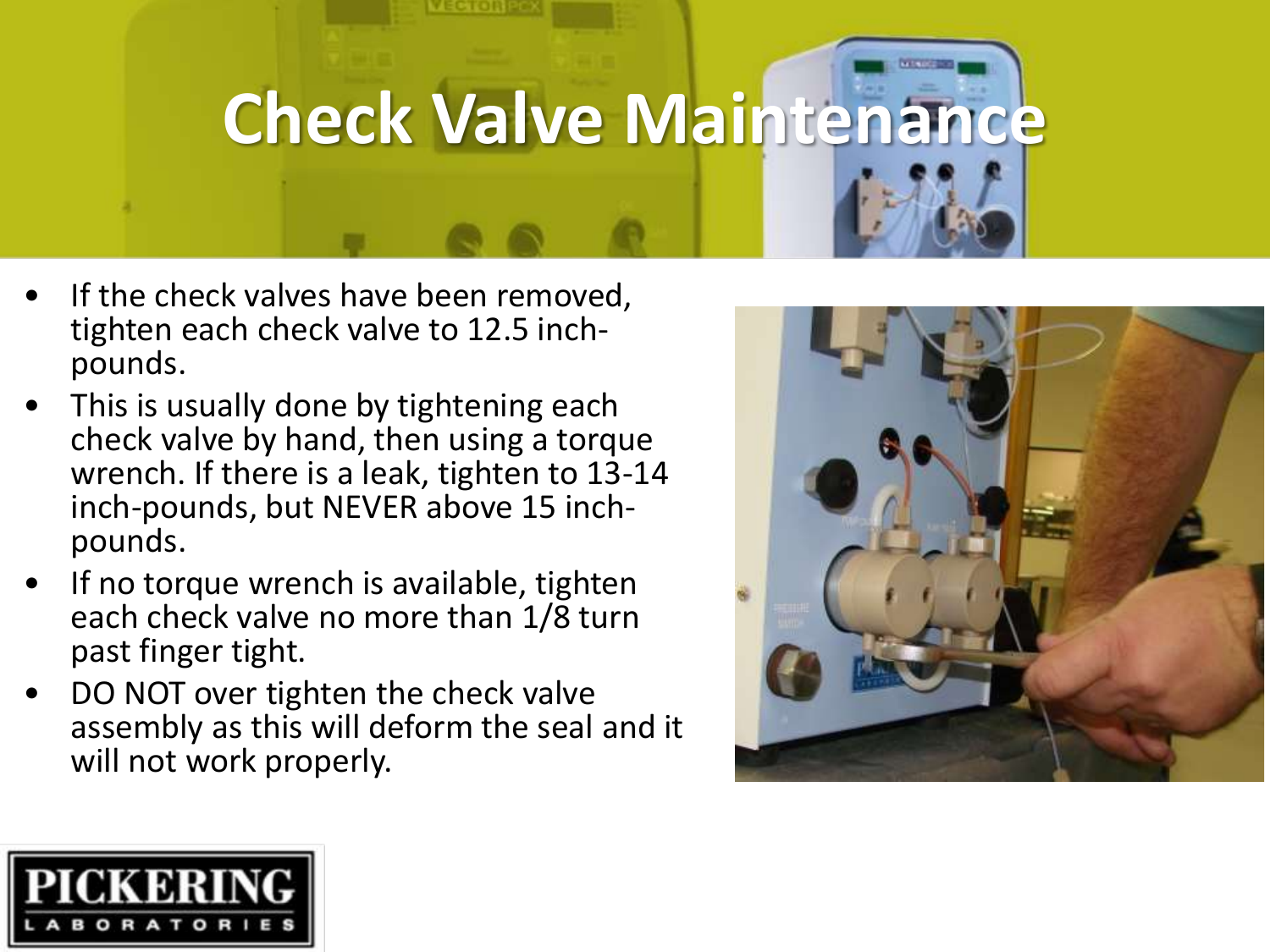### **Reagent Filter Replacement**

- The reagent filters are located in each of the mixing manifolds.
- When there is an increase in the reagent pressure, it is usually an indication that the reagent filter should be replaced.
- The reagent filters are a 10um frit inside a PEEK housing. They are disposable and cannot be cleaned.

![](_page_19_Picture_4.jpeg)

![](_page_19_Picture_5.jpeg)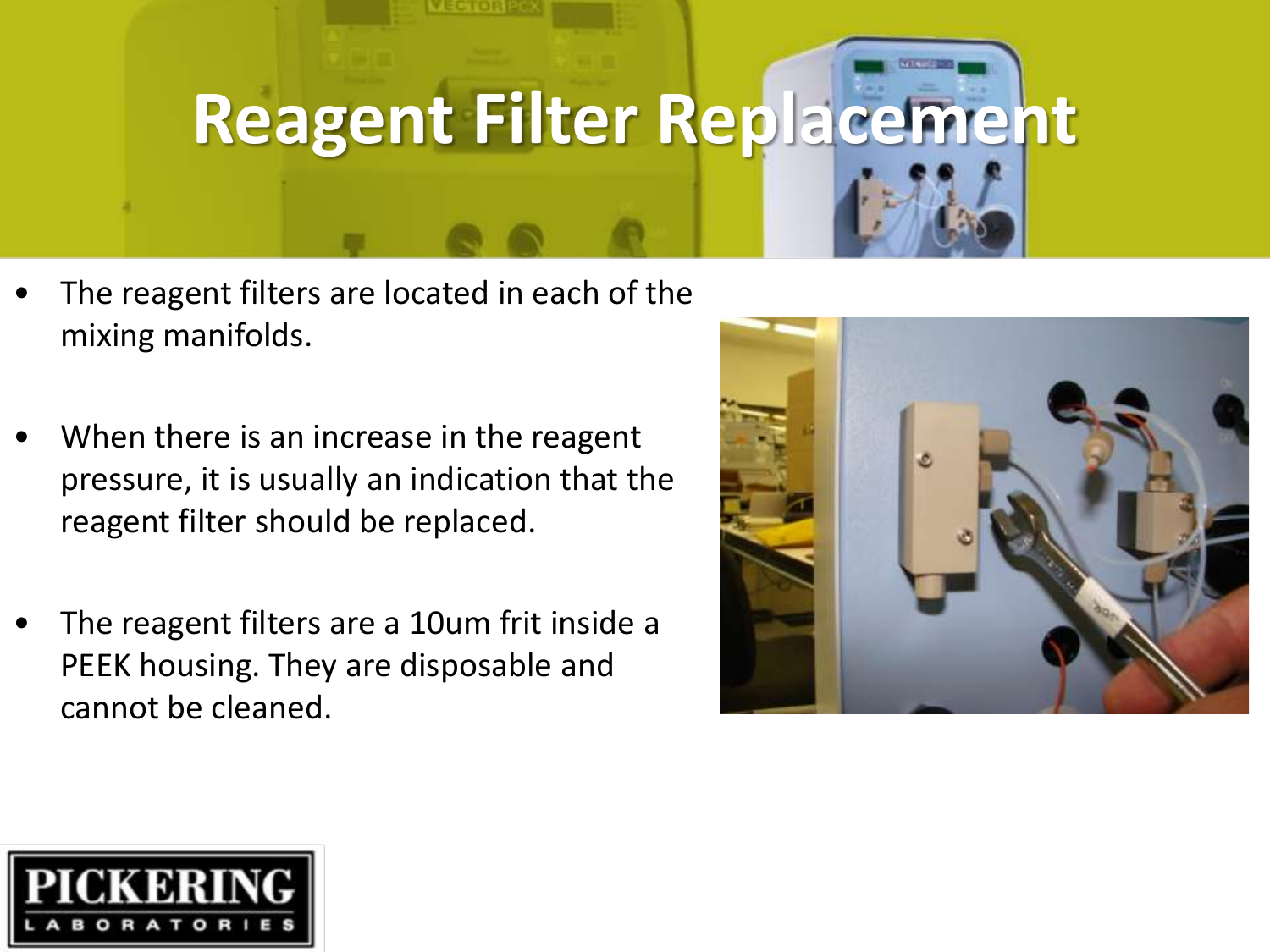![](_page_20_Picture_0.jpeg)

- Using a 7/16" wrench, loosen and remove the old filter.
- Replace the 10 um filter (PN 3102-9040). Hand tighten first, then give a  $\frac{1}{4}$  turn with a 7/16" wrench.

![](_page_20_Picture_3.jpeg)

![](_page_20_Picture_4.jpeg)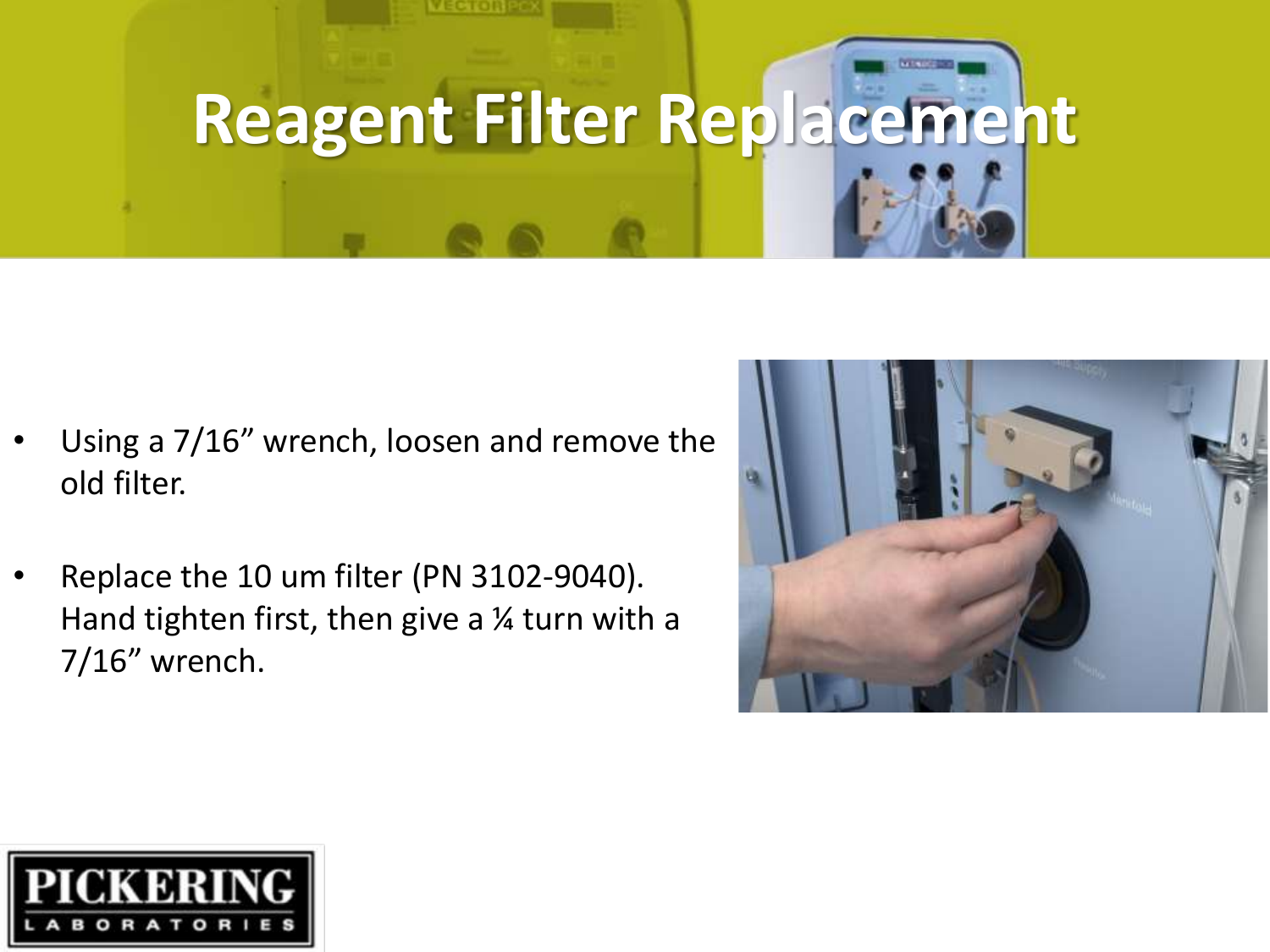![](_page_21_Picture_0.jpeg)

Replace the old flow restrictors with new ones provided in the PM kit. At this time you can also replace the 0.5um pre-flowrestrictor filters and accompanying tubing.

> Flow Restrictor 0.5um Filter **Tubing**

![](_page_21_Picture_3.jpeg)

![](_page_21_Picture_4.jpeg)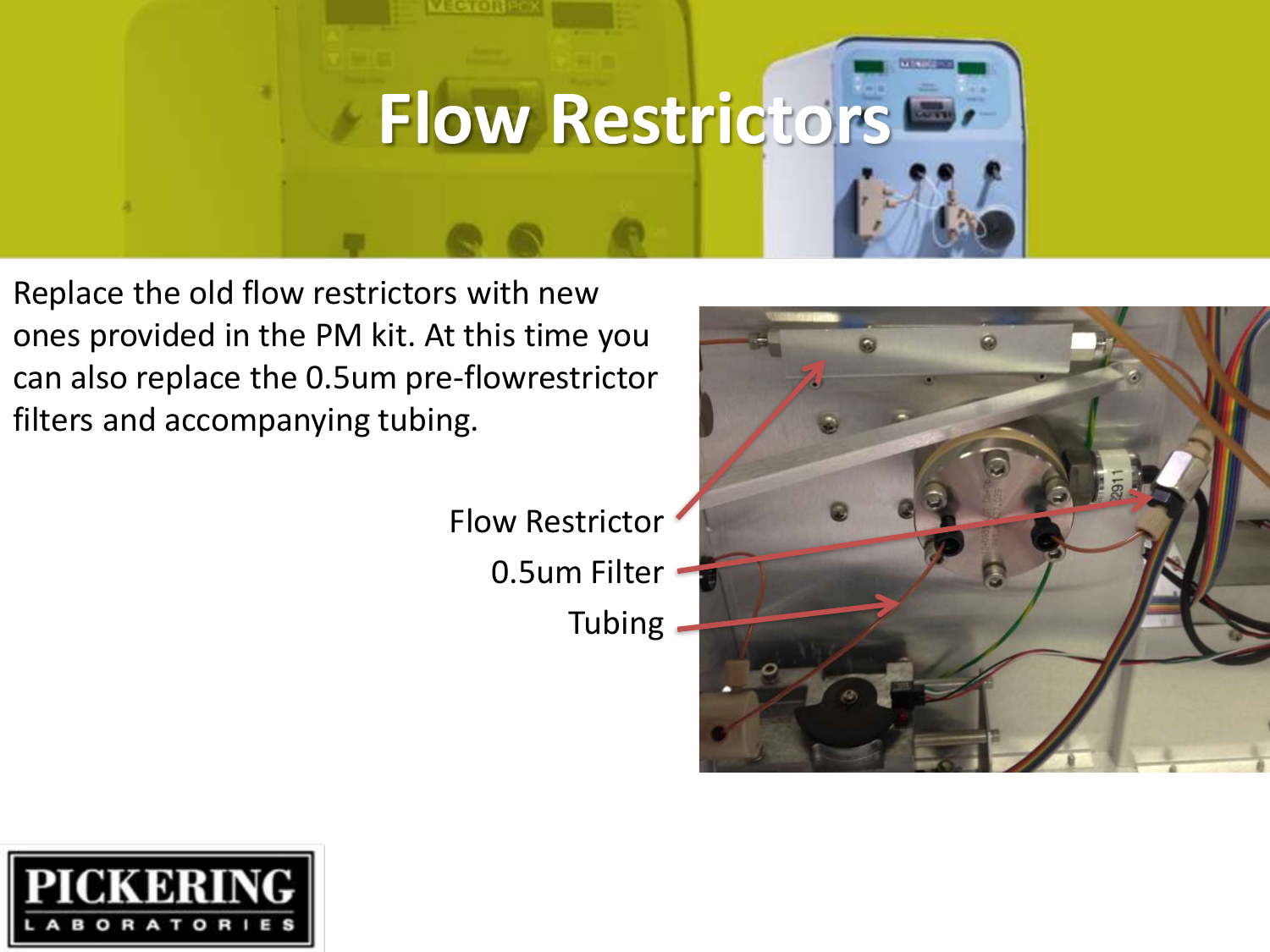## **Heated Reactor Replacement**

Replace the heated reactor every 2 years or whenever there is a blockage.

- Remove the inlet and outlet tubes.
- Remove the three Phillips head screws that hold the heated reactor onto the chassis. These are accessible from the right side of the system.
- Unplug the white cable harness by squeezing on the two tabs and the pull out.
- Replace with a new heated reactor using the above steps in reverse.

![](_page_22_Picture_6.jpeg)

White cable harness

![](_page_22_Picture_8.jpeg)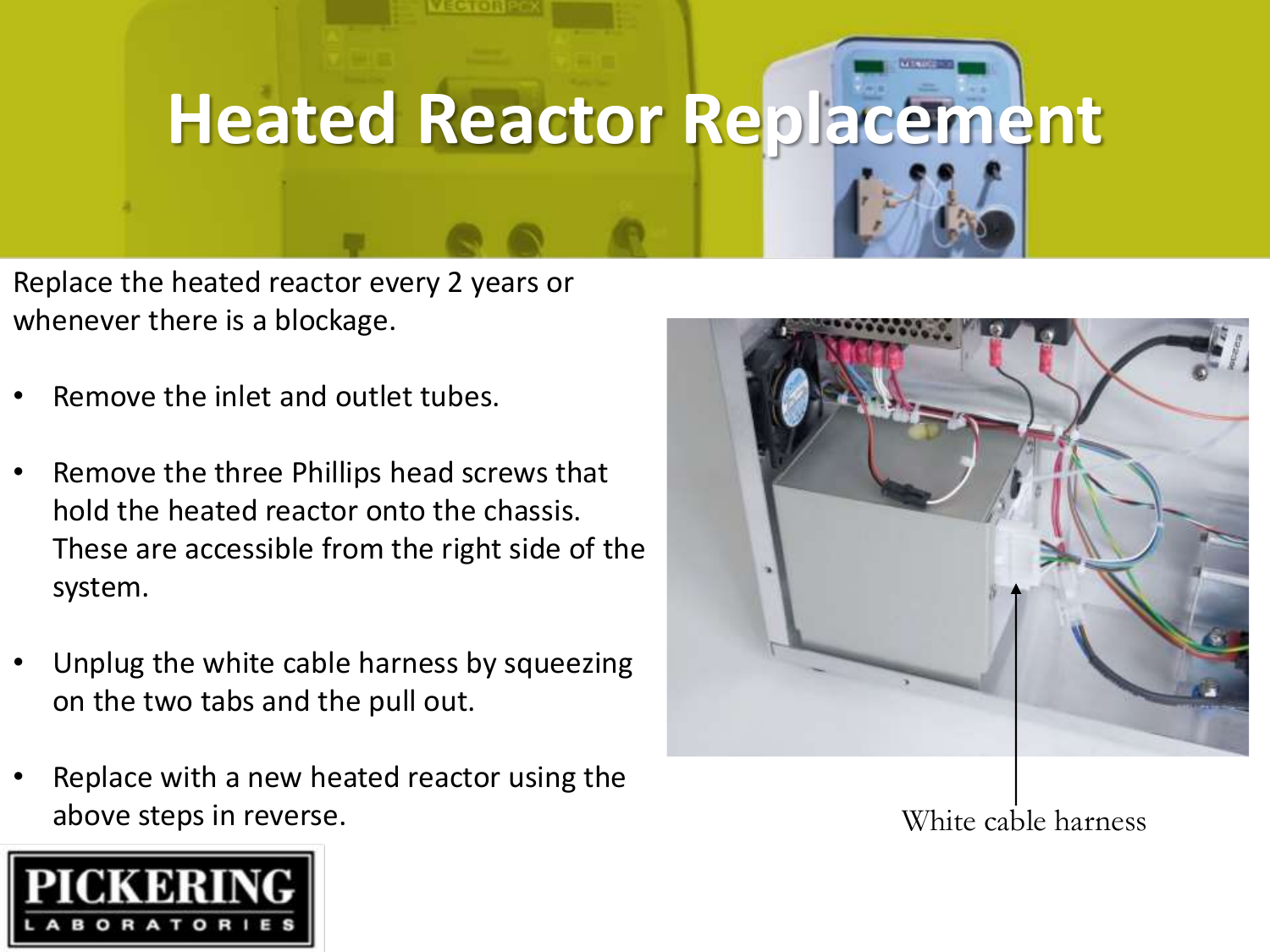### **Ambient Reactor Replacement**

- Only replace if the ambient reactor is clogged.
- Disconnect the LiteTouch fittings at both ends of the ambient reactor. These will be located on the manifold and the inlet of the detector.
- Loosen the screw that holds the black spindle to the fluidics panel with a 3/32" Alan wrench.
- Remove the spindle and remove the used reactor.
- Slide the new reactor onto the spindle and fasten to the fluidics panel.
- Re-connect the LiteTouch fittings to the manifold and the union to the detector. Do not over tighten the fittings.

![](_page_23_Picture_7.jpeg)

![](_page_23_Picture_8.jpeg)

![](_page_23_Picture_9.jpeg)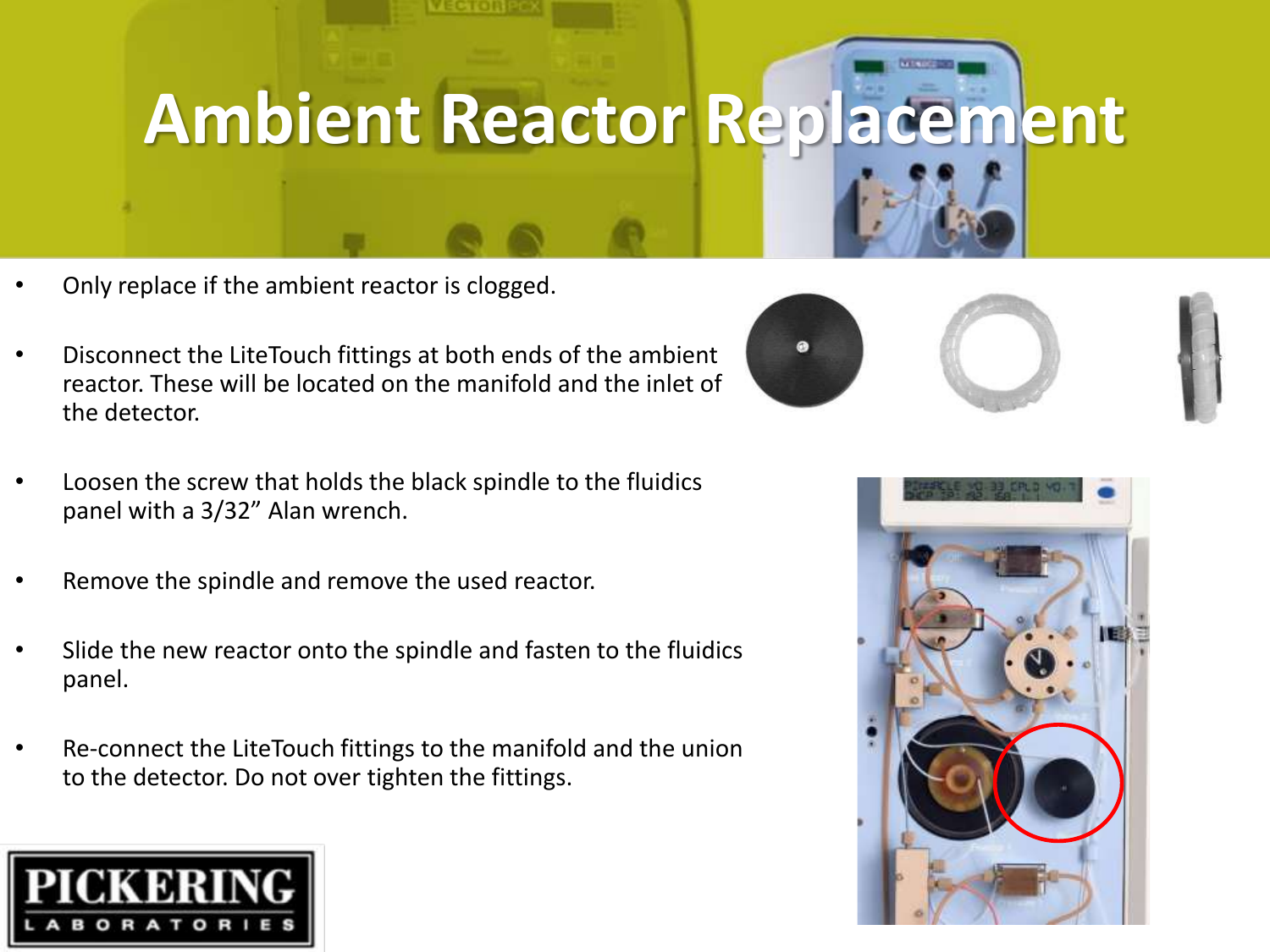![](_page_24_Picture_0.jpeg)

- Power on the Vector.
- Make sure your Vector is properly connected to the HPLC detector.
- Turn on your HPLC pump in order to Enable the Vector.
- Turn on the reagent pumps at a flow rate of 1.0 mL/min for 60 minutes. This will break-in the new seals.
- Check for any leaks. You may need to use Needle Nose Pliers to tighten some fittings.

![](_page_24_Picture_6.jpeg)